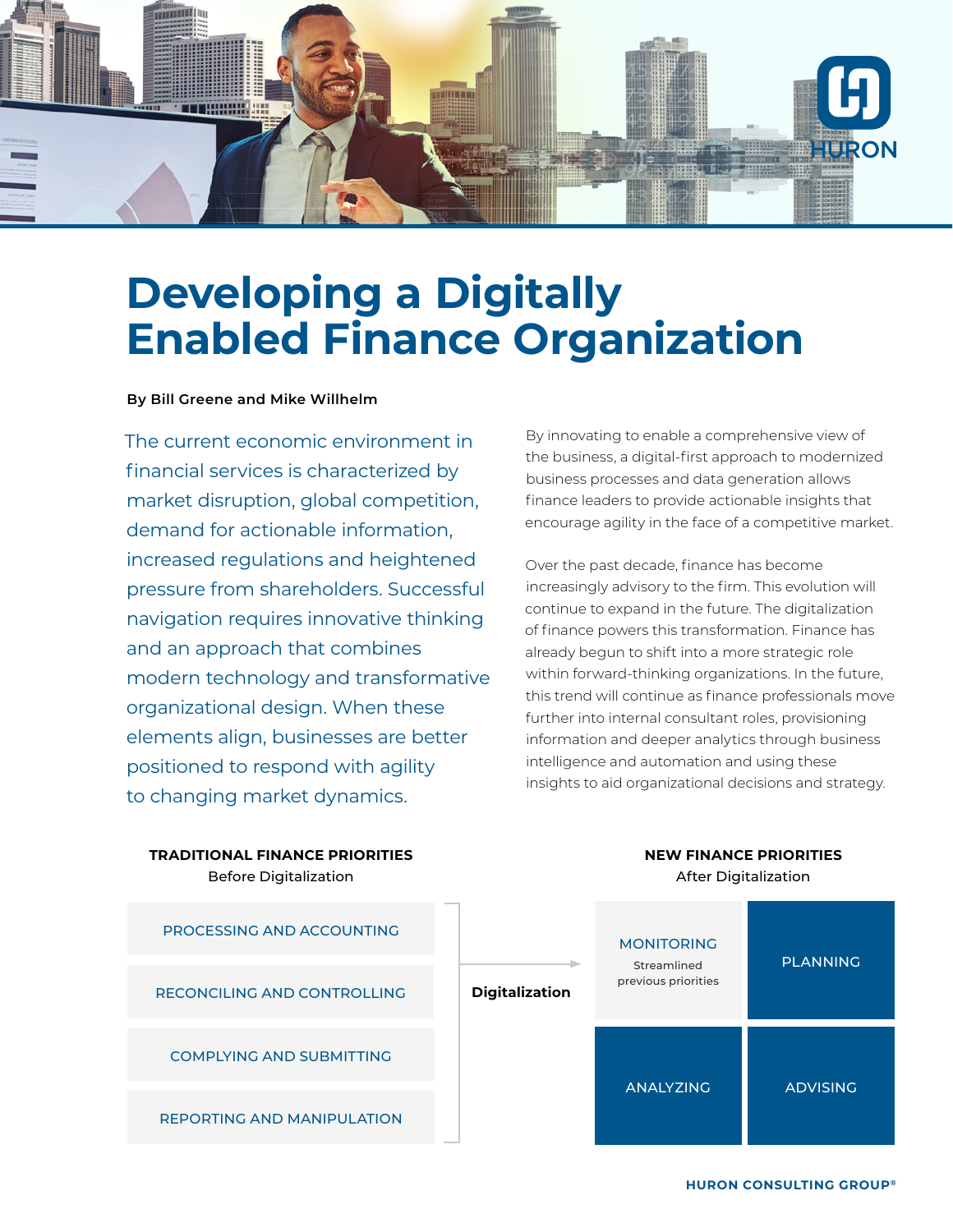In fact, the vast majority (as many as 90%, [according](https://www.gartner.com/smarterwithgartner/why-and-how-finance-must-build-robotics-capabilities/) [to Gartner\)](https://www.gartner.com/smarterwithgartner/why-and-how-finance-must-build-robotics-capabilities/) of finance departments are expected to soon use robotic process automation (RPA) to manage many of the day-to-day activities that have defined the traditional back-office, accountingbased aspects of their jobs. Artificial intelligence, predictive analytics and machine learning are also key accelerators in this transformation. The result is a shift toward taking on new activities that are paramount to the future role of finance.

"To successfully shift toward digital, finance professionals must evolve to take on more strategic, serviceoriented roles focused on delivering actionable insights and decision support."

> To successfully shift toward digital, finance professionals must evolve to take on more strategic, service-oriented roles focused on delivering actionable insights and decision support. This new finance landscape requires not only actionable insights but also a team that has exceptional analytical skills, who can interpret, respond to and drive decisions based on information sourced from across the organization and used to support informed decision making. When vital information is available and accessible on demand, finance professionals can reframe their value proposition to the business by aligning these insights to strategy and results.

## **Technology-Enabled Processes to Improve Functionality**

Forward-thinking organizations are intentionally enabling connected holistic analytics that can be used to inform decision support and successfully execute organizational strategy. This synchronization requires [out-of-the-box](https://www.huronconsultinggroup.com/insights/breaking-away-from-traditional-views-enterprise-performance-management) [thinking](https://www.huronconsultinggroup.com/insights/breaking-away-from-traditional-views-enterprise-performance-management) and a technology platform that supports sustainable digital transformation and continuous business process evolution.

To provide the desired return on investment, the implementation of state-of-the-art financial technologies needs to be paired with process improvements that create frictionless workflows. Process digitalization requires a fundamental re-imagining of the organization's existing technology stack through the lens of its alignment to desired future-state processes and enterprise analytics. At the same time, these new workflows need to be continuously optimized and evolving toward a frictionless end state that optimally delivers improved functionality and encourages enterprisewide standardization.

Digitalized business processes increase access to better, more consistent, validated and reconciled data. Contrasted with past methods of data harvesting in which individuals would be deeply involved in developing datasets and reports, automation (via updated technologies) makes the process of reviewing performance much more seamless, thus allowing financial services professionals to re-conceive how they spend their time.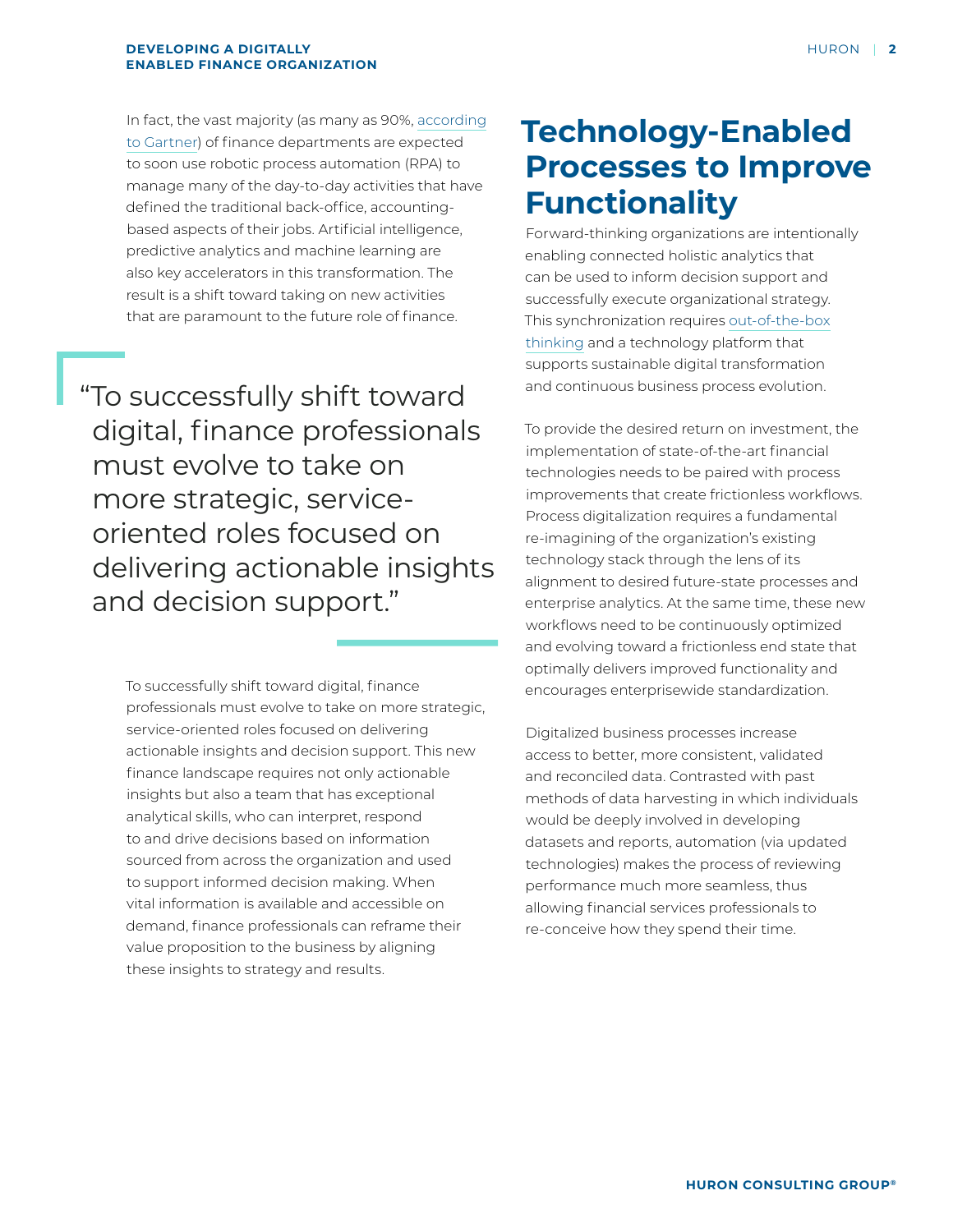When an organization's finance platform becomes more sophisticated and friction is reduced or eliminated, the historical roles and functions filled by the department will become automated. Further, as high-quality data is produced more effectively and predictively, it pushes the focus of this department to more mission-driven pursuits. Implementing new technologies to produce useful data is only the first step. Using these insights to establish a strategy, inform business decisions and respond to market disruptions takes ongoing focus. Without a shift in the mission statement of the finance organization, data is just data. Staff must be trained effectively and supported consistently to embrace a digital-first mindset that promotes the business's long-term goals.

### **Upskill Staff and Leaders to Embrace Digital Change**

Digital transformation allows finance professionals to focus on higher-value activities more directly connected to the organization's mission but can simultaneously [create a significant skills gap](https://emtemp.gcom.cloud/ngw/globalassets/en/finance/documents/insights/finance-next-gen-workforce.pdf) for many existing leaders and staff. In fact, a [2019 Gartner](https://emtemp.gcom.cloud/ngw/globalassets/en/finance/documents/trends/10-trends-finance-future.pdf)  [survey](https://emtemp.gcom.cloud/ngw/globalassets/en/finance/documents/trends/10-trends-finance-future.pdf) found that 66% of finance leaders "believe the function's digital competency gap is widening relative to the pace of evolving technology."

### **Two-thirds (66%)**

of finance leaders "believe the function's digital competency gap is widening relative to the pace of evolving technology."

The strategic competencies required by today's finance organization are drastically different from those of the past — a fundamental change from reporting and analytics to value-added advisement. Talent that is strategically minded and digitally inclined will become the gold standard, and those who cannot or will not adapt will be left behind.

Organizations should also take an active role in helping existing staff members adapt to their new responsibilities by placing intentional focus on skills development. This programming should include training for:

- Effectively collaborating and communicating across the organization and relevant stakeholders (especially with IT and executive leadership).
- Digital translation (i.e., making data consumable and actionable to aid enterprise decision making).
- Linking financial acumen to organizational strategy and business priorities.
- Optimizing new technologies to support their new responsibilities.
- Leveraging automation and predictive tools.
- Managing wide-scale change at the individual and organizational level.
- Delivering exceptional, personalized customer service.

As finance talent models evolve to meet new digital demands, financial services organizations that do not actively direct the re-skilling of their workforces will experience competency gaps that inhibit long-term growth.

Modern workforces expect seamless experiences and state-of-the-art technology to support them. Corporate environments are no exception. When optimized, an integrated financial platform combined with enhanced processes allows businesses to deliver on demands for real-time data that supports enterprise decision making. Which, in turn, allows finance professionals to act as strategic partners rather than being relegated to back-office accounting functions. To make this shift sustainable, though, businesses must reimagine their finance talent model and incorporate meaningful opportunities for staff to evolve their skill sets for the finance department of the future.